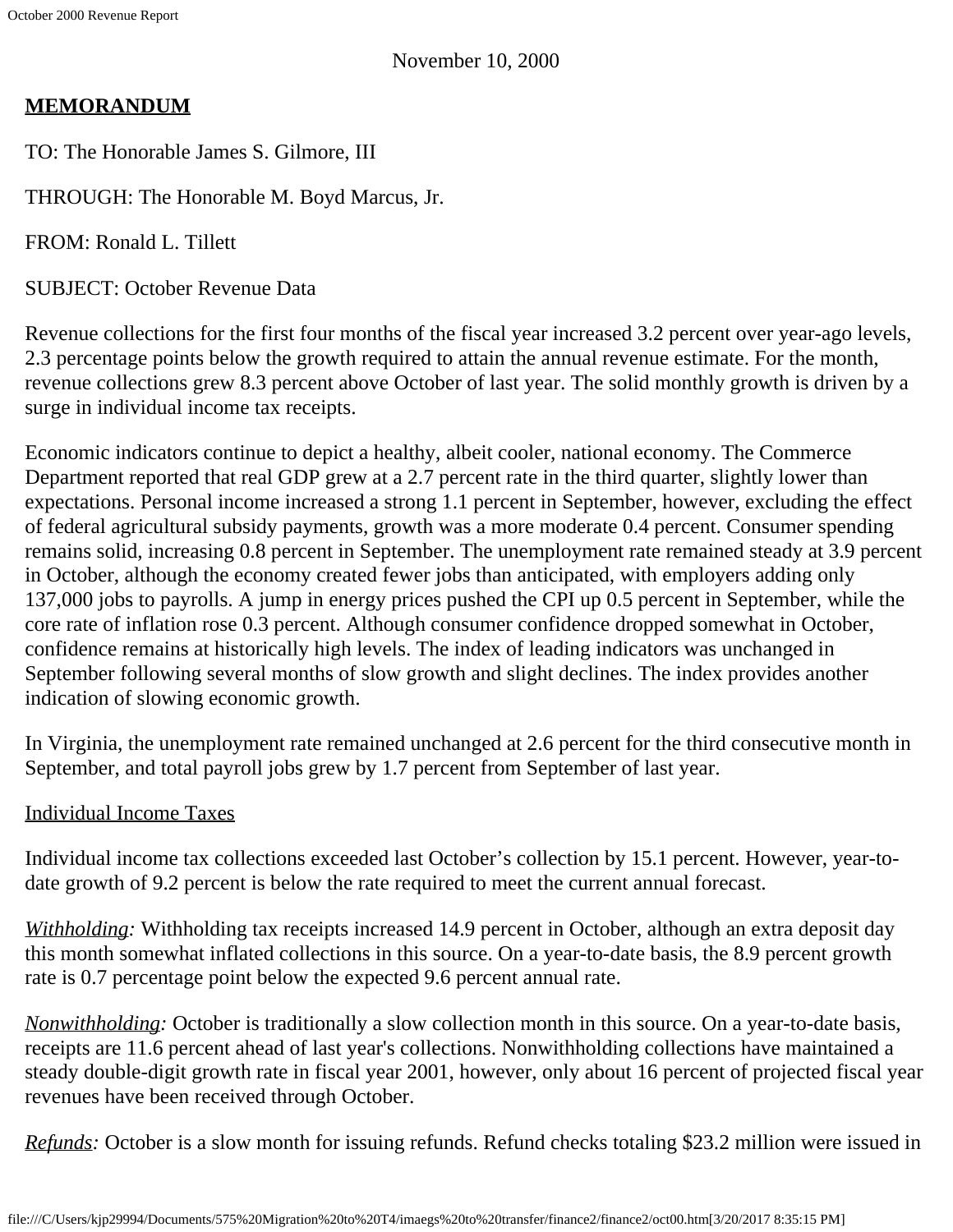October.

## Sales Tax

Sales tax collections grew by 4.4 percent in October from a year ago. On a year-to-date basis, growth was 4.3 percent. Surging energy prices and a reduced wealth effect are the major factors contributing to the slightly faster deceleration in sales tax growth.

## Corporate Income Tax

The year-to-date drop of 10.3 percent is slightly ahead of the estimate of an 18.4 percent decline. Last year, fiscal year 2000, was an unusually strong year for corporate receipts with several exceptionally large payments.

### Public Service Corporations

Year-to-date collections from public service companies are down 1.7 percent from the same period last year, well ahead of the annual required forecast of an 18.1 percent decline.

### Insurance Company Premiums

Insurance premiums tax receipts are down 21.3 percent this year due to the timing of refunds. This year, refunds were issued in October, while last year they were issued in November. Adjusting for this timing issue, receipts continue to track toward expectations.

#### Interest

On a year-to-date basis, interest receipts are flat, well below the growth rate needed to attain the annual estimate.

#### ABC Taxes

Collections of ABC taxes (beer and beverage excise taxes only) were 3.6 percent below October of last year. This brought year-to-date growth to 1.8 percent -- well ahead of the growth needed to attain the current forecast.

#### All Other Revenue

Revenue from all other sources jumped 44.9 percent in October (\$50.0 million versus \$34.5 million). The strong October was mainly due to strong collections in inheritance, gift and estate taxes. On a year-to-date basis, revenues from all other sources are 14.9 percent below last year's receipts.

#### Lottery Revenues

Lottery net income for October was \$26.7 million, \$2.7 million less than October last year. Last year's Lotto sales were higher due to the \$13.6 million jackpot won on October 23, 1999. Year-to-date net income was \$102.1 million, \$1.9 million higher than the first four months of last year and significantly ahead of the required annual growth rate.